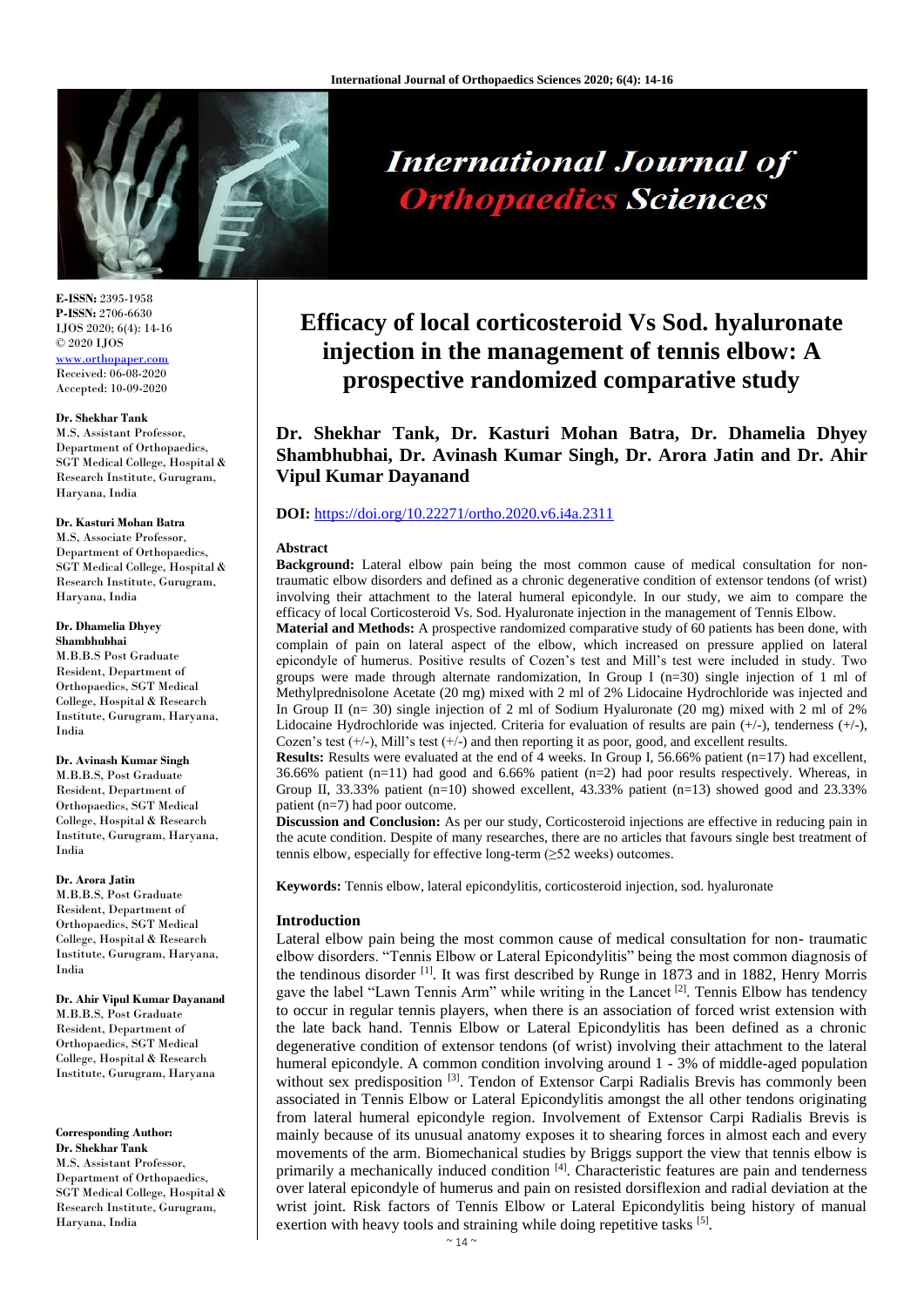It is usually a self-limiting condition resolving in half to one year irrespective of treatment [6]. Though many modalities of treatment have been described in literature, our study discusses treatment with Corticosteroid and Sod. Hyaluronate injection for Tennis Elbow or Lateral Epicondylitis and documenting a review of medical literature.

# **Materials and Methods**

A prospective randomized comparative study of 60 patients, presented to Orthopaedics OPD at SGT Hospital, Gurugram, Haryana, has been done. All patients had complain of pain in elbow with duration vary from 4 to 18 weeks. Pain in elbow leading to significant alteration in day to day activities was being the most frequent complaint in most of the patients. Patients also gave history that they took treatment in the form of oral analgesics, local application of analgesics or ice, various physiotherapy modalities before coming to our institute (OPD). All of the patients were explained about various treatment modalities available, their risk and benefit. Detailed history and written informed consents were also obtained before commencing the treatment. The study was approved by Institutional ethical committee. Through alternate randomization, patients were divided into two groups: Group I (n=30) and Group II (n=30)

#### **Inclusion criteria**

All Patients with complain of pain on lateral aspect of the elbow which increased on pressure applied on lateral epicondyle of humerus along with positive results of Cozen's test and Mill's test were included in this study. Cozen's test was performed by asking patient to hold the affected limb with elbow in semi flexed position and forearm in pronation and then/ followed by dorsiflexion of the wrist against the resistance applied by the examiner. Positive interpretation of test being severe pain on lateral aspect of the elbow. In Mill's test, the examiner palpates the lateral epicondyle with one hand, and with the other, pronates the patient's forearm, flexes the wrist fully, and extends the elbow. Pain at the lateral epicondyle considered as positive test.

#### **Exclusion criteria**

Any patients with duration of complain less than 4 weeks or more than 18 weeks, previous history of local administration of corticosteroid and/ sod. hyaluronate or contraindications to either corticosteroid and/ sod. hyaluronate, any associated deformities or fractures of the affected elbow or musculoskeletal disorders were excluded. Any possibility of other differential diagnoses (such as plica syndrome, radial nerve compression, and posterolateral instability) were also excluded from the study.

# **Procedure**

Group I, Corticosteroid group (n= 30), Single injection of 1 ml of Methylprednisolone Acetate (20 mg) mixed with 2 ml of 2% Lidocaine Hydrochloride was injected at the point of maximum tenderness using a two-dimensional fanning technique under proper aseptic precautions.

Group II was defined as Sod. Hyaluronate group (n= 30). Single injection of 2 ml of Sodium Hyaluronate (20 mg) mixed with 2 ml of 2% Lidocaine Hydrochloride was injected at the point of maximum tenderness using a two-dimensional fanning technique under proper aseptic precautions.

**Follow-up:** Assessments were done at baseline, at the ends of 2 and 4 weeks of the procedure. Results were evaluated at the end of 4 weeks based on the criteria. (Table 1)

**Table 1:** Criteria for evaluation of results

| <b>Result</b>    | Pain   | <b>Tenderness</b>                     | Cozen's test Mill's test |          |
|------------------|--------|---------------------------------------|--------------------------|----------|
| Poor             |        | <b>Present</b> Superficial Tenderness | Positive                 | Positive |
| Good             | Absent | Deep Tenderness                       | Negative                 | Negative |
| Excellent Absent |        | Absent                                | Negative                 | Negative |

#### **Results**

A total number of 60 patients participated in our study. Among them  $63.33\%$  patient (n=38) were female and 36.66% patient (n=22) were male patients. It was found that the condition is more common in the 25- 50 years age group population. (Table 2) (Figure 1)

**Table 2:** Age and Sex distribution of study population included

| Age (in years)  | <b>Male population</b> | <b>Female population</b> | <b>Total</b> |
|-----------------|------------------------|--------------------------|--------------|
| $<$ 25 years    |                        |                          |              |
| 25-30 years     |                        |                          | 12           |
| 30-40 years     |                        |                          | 22           |
| $40 - 50$ years |                        |                          | 15           |
| $>50$ years     |                        |                          |              |
| Total           | າາ                     |                          |              |



**Fig 1:** Age and Sex distribution of study population included

During the study it was also observed that majority of patients had their right side 65% patients (n=39) affected compared to the left side  $35\%$  patient (n=21), may be because of the fact that majority of people are right side dominant and tend to use their right hand more as compared to the left hand. (Table 3) (Figure 2)

**Table 3:** Side distribution of study population included

| <b>Side</b> | <b>Right</b> | Left | <b>Total</b> |
|-------------|--------------|------|--------------|
| Male        |              |      |              |
| Female      |              |      |              |
| Total       |              |      | эU           |



**Fig 2:** Side distribution of study population included